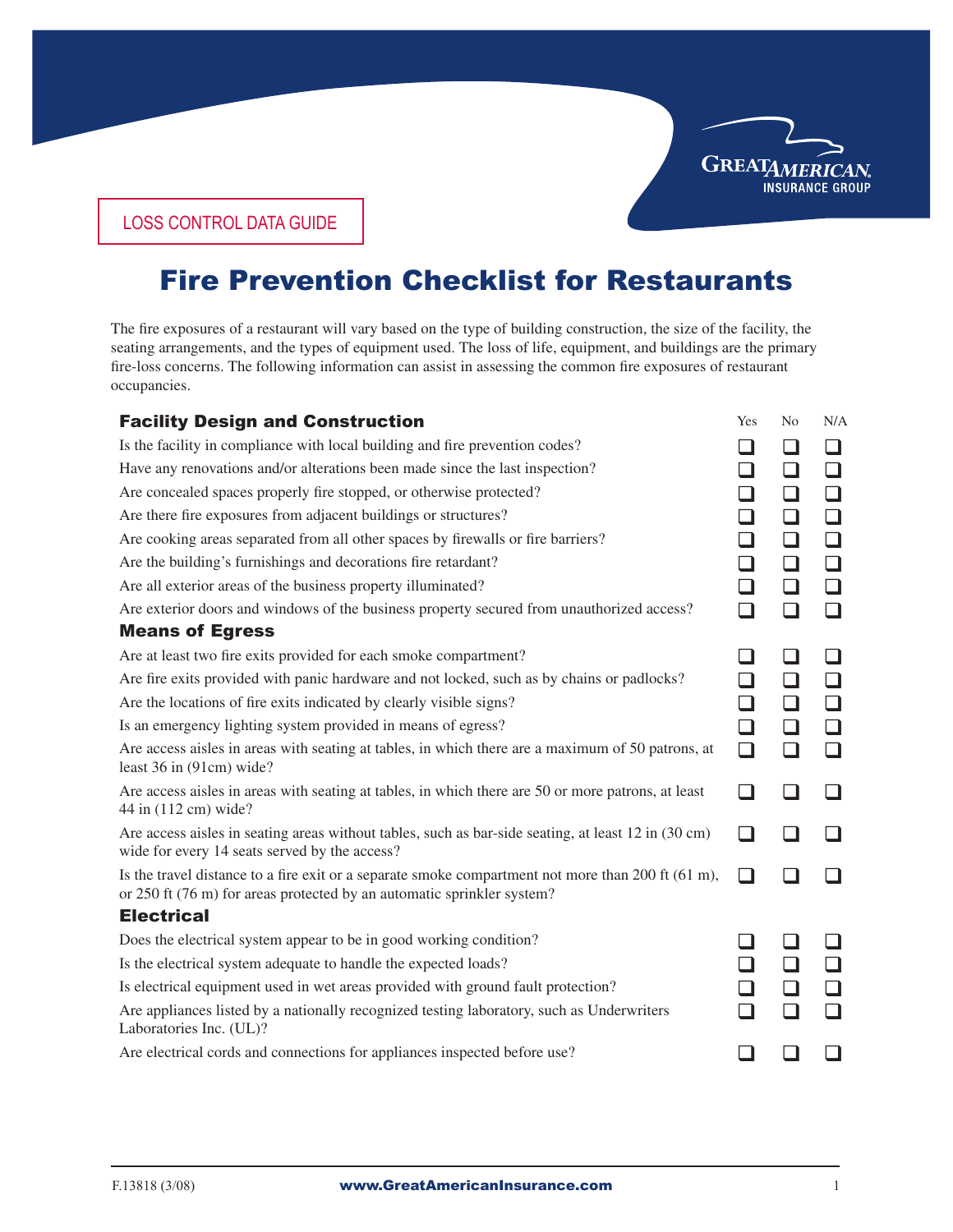

| <b>Fire Suppression and Alarm Systems</b>                                                                                                                                                                                   | Yes    | No  | N/A |
|-----------------------------------------------------------------------------------------------------------------------------------------------------------------------------------------------------------------------------|--------|-----|-----|
| Is the building protected by a fire alarm system that provides both manual and automatic<br>initiation devices?                                                                                                             |        |     |     |
| Are smoke detection and fire alarm systems provided for each enclosed room or area?                                                                                                                                         |        |     |     |
| Are fire suppression and alarm systems covered by maintenance and service contracts?                                                                                                                                        |        |     |     |
| Does the alarm system include both manual and automatic initiation devices that provide<br>immediate evacuation notification to the occupants?                                                                              |        |     |     |
| Are fire suppression systems for commercial cooking equipment equipped with alarms that are<br>integrated into the building alarm system?                                                                                   |        |     |     |
| Are large, walk-in freezers and coolers equipped with a refrigerant leak detection and an alarm<br>system?                                                                                                                  | - 1    |     |     |
| Are refrigeration systems, having more than $110$ lbs $(50 \text{ kg})$ of refrigerant, provided with<br>signage that indicates the type of refrigerant used?                                                               | - 1    |     |     |
| Does the building have a sprinkler system that is installed and maintained in conformance<br>with NFPA 13, Standard for Installation of Sprinkler Systems, published by the National Fire<br>Protection Association (NFPA)? |        |     |     |
| Do sprinkler systems protecting seating areas meet the requirements for Light Hazard<br>Occupancies, in accordance with NFPA 13?                                                                                            |        |     |     |
| Are commercial-grade ranges, fryers, and related equipment protected by an automatic<br>extinguishing system that is listed/approved for the exposure?                                                                      |        |     |     |
| Are coolers and freezers protected by an automatic sprinkler system?                                                                                                                                                        | コ      |     |     |
| Is there a sufficient number of listed/approved portable fire extinguishers, and are they properly<br>located, as required in NFPA 10, Standard for Portable Fire Extinguishers?                                            | $\Box$ |     |     |
| Are portable fire extinguishers that are listed/approved for use in kitchens located within 10 ft<br>(3.05 m) of any cooking equipment?                                                                                     | П      | - 1 |     |
| Are fire extinguishers properly maintained?                                                                                                                                                                                 |        |     |     |
| Are employees trained in the use of portable fire extinguishers?                                                                                                                                                            |        |     |     |
| <b>Storage Practices</b>                                                                                                                                                                                                    |        |     |     |
| Are supplies stored on stable surfaces, in stable configurations, and not blocking access to fire<br>and emergency exits?                                                                                                   | H      |     |     |
| Are supplies and stock located at least 3 ft (0.9 m) from heating units and ductwork?                                                                                                                                       |        |     |     |
| Are raw materials' storage areas routinely monitored and cleaned to prevent the build up of<br>combustible dusts, such as from flour, sugar, and starches?                                                                  |        |     |     |